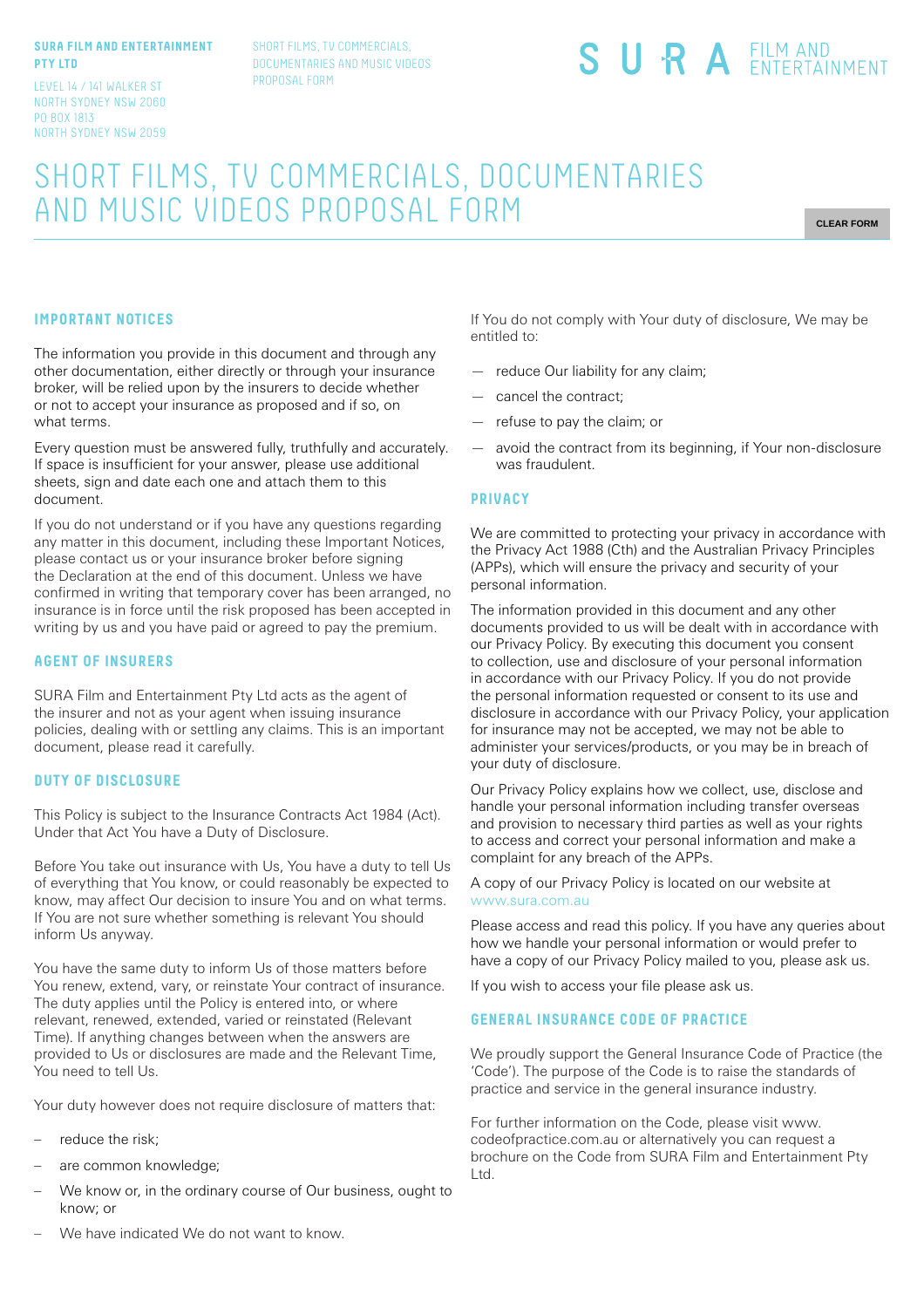### **SHORT FILMS, TV COMMERCIALS, DOCUMENTARIES AND MUSIC VIDEOS PROPOSAL FORM**

|    | 1. Name of Proposer                             |                |                                                                                                                                                                                                   |               |              |           |
|----|-------------------------------------------------|----------------|---------------------------------------------------------------------------------------------------------------------------------------------------------------------------------------------------|---------------|--------------|-----------|
|    | 2. Address                                      |                |                                                                                                                                                                                                   |               |              |           |
|    | 3. Telephone No.                                |                | Facsimile No.                                                                                                                                                                                     |               |              |           |
|    | <b>Email Address</b>                            |                |                                                                                                                                                                                                   |               |              |           |
|    | 4. Proposer is:                                 | (A) Individual | (B) Partnership                                                                                                                                                                                   | (C) Company   |              |           |
| 5. | Number of Employees                             |                |                                                                                                                                                                                                   |               |              |           |
|    | 6. Is the Proposer registered for GST?          |                |                                                                                                                                                                                                   |               | Yes          | No        |
|    | <b>ABN</b>                                      |                | <b>ITC</b>                                                                                                                                                                                        | $\frac{0}{0}$ |              |           |
|    | 7. Experience of Proposer (examples)            |                |                                                                                                                                                                                                   |               |              |           |
|    |                                                 |                |                                                                                                                                                                                                   |               |              |           |
|    |                                                 |                |                                                                                                                                                                                                   |               |              |           |
|    |                                                 |                |                                                                                                                                                                                                   |               |              |           |
| 8. | Title of Production                             |                |                                                                                                                                                                                                   |               |              |           |
|    | 9. Production Type (e.g. TVC, Doco)             |                |                                                                                                                                                                                                   |               |              |           |
|    | 10. Storyline (Attach synopsis)                 |                |                                                                                                                                                                                                   |               |              |           |
|    |                                                 |                |                                                                                                                                                                                                   |               |              |           |
|    |                                                 |                |                                                                                                                                                                                                   |               |              |           |
|    |                                                 |                |                                                                                                                                                                                                   |               |              |           |
|    | 11. What format of Content Media is to be used? |                |                                                                                                                                                                                                   |               |              |           |
|    | 12. Name and Address of:                        |                |                                                                                                                                                                                                   |               |              |           |
|    | Studio(s) to be used<br>a)                      |                |                                                                                                                                                                                                   |               |              |           |
|    | Cutting room(s) to be used<br>b)                |                |                                                                                                                                                                                                   |               |              |           |
|    | Laboratory(s) to be used<br>$\vert$ C)          |                |                                                                                                                                                                                                   |               |              |           |
|    | Vault(s) to be used<br>d)                       |                |                                                                                                                                                                                                   |               |              |           |
|    |                                                 |                | 13. Are any special film processes, special film or specialised equipment being used in this production?<br>e.g. imax, animation, cgi, steadycam, underwater, overwater, aerial photography, etc. |               | Yes          | No        |
|    | If Yes, please explain                          |                |                                                                                                                                                                                                   |               |              |           |
|    |                                                 |                |                                                                                                                                                                                                   |               |              |           |
|    |                                                 |                |                                                                                                                                                                                                   |               |              |           |
|    |                                                 |                |                                                                                                                                                                                                   |               |              |           |
|    |                                                 |                | 14. Will both Content Media and camera equipment be tested prior to commencement of Principal Photography?                                                                                        |               | $\sqcup$ Yes | $\Box$ No |
|    | If No, please explain                           |                |                                                                                                                                                                                                   |               |              |           |
|    |                                                 |                |                                                                                                                                                                                                   |               |              |           |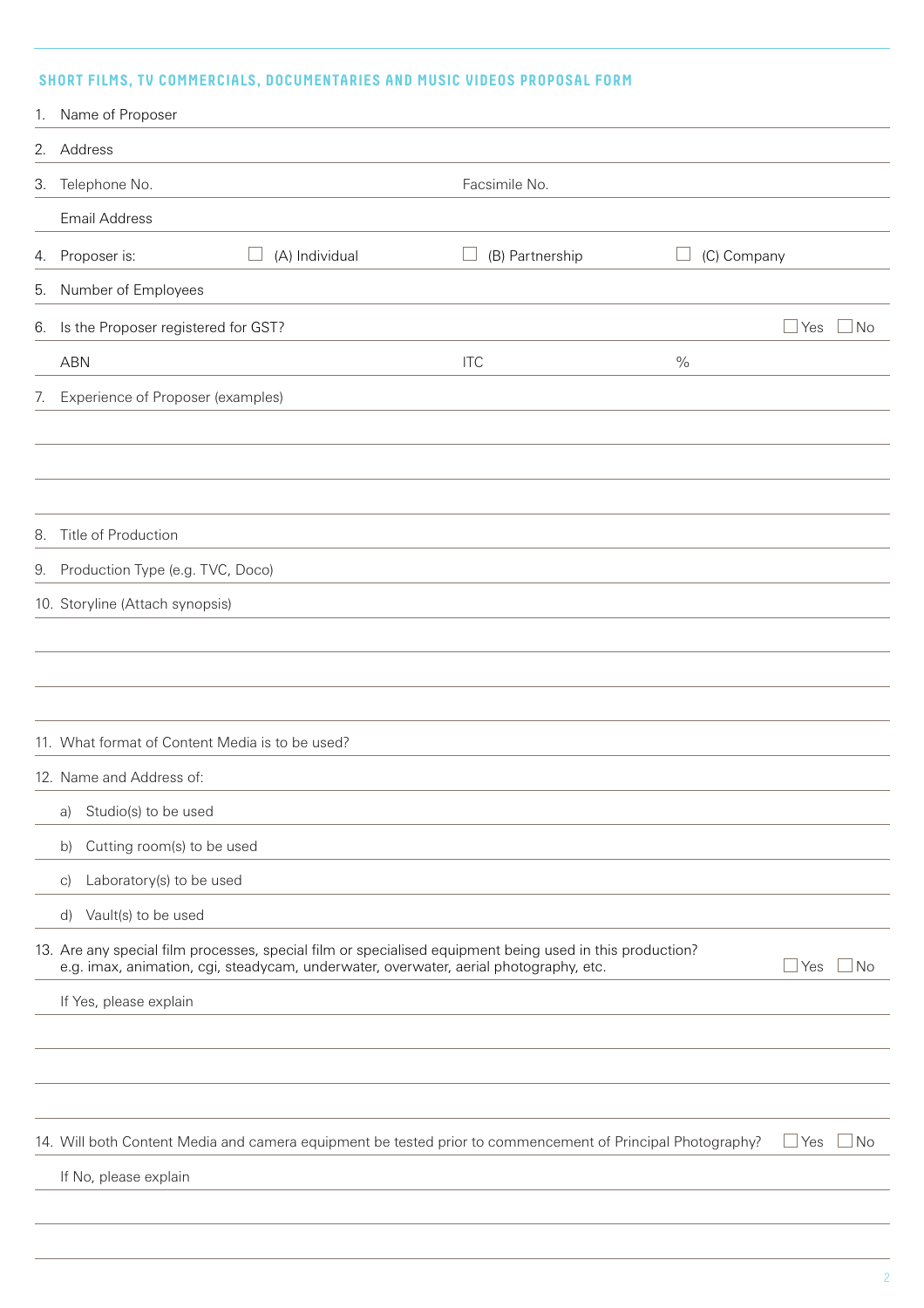15. How will Content Media be transported to the processing laboratory? (e.g. road, rail, air) 16. How frequently will Content Media be: a) Transported b) Processed c) Viewed d) If not daily, explain in detail how frequently Content Media will be processed and viewed e) Will results be viewed daily on a colour monitor?  $\Box$  Yes  $\Box$  Yes  $\Box$  No 17. Location to which equipment is returned when not in use 18. What measures will be taken to protect equipment while in use and who is responsible? 19. Production Schedule REQUIRED PERIODS OF INSURANCE THE RELATION OF THE RED. TO THE RED. TO THE RED. TO THE RED. TO THE RED. TO THE RED. TO Commencement of pre-production and the set of the set of the set of the set of the set of the set of the set of the set of the set of the set of the set of the set of the set of the set of the set of the set of the set of Commencement of principal photography  $\overline{a}$  /  $\overline{a}$  /  $\overline{a}$  /  $\overline{a}$  /  $\overline{a}$  /  $\overline{a}$  /  $\overline{a}$  /  $\overline{a}$  /  $\overline{a}$  /  $\overline{a}$  /  $\overline{a}$  /  $\overline{a}$  /  $\overline{a}$  /  $\overline{a}$  /  $\overline{a}$  /  $\overline{a}$  /  $\overline{a}$ Post-production to estimated completion of protection print or duplicate tape / / / / 20. Estimated Cost a) Total Budget (attach budget and synopsis): \$ b) Story, Scenario, Music, Sound Rights & Royalties: \$ c) Total Negative Cost  $(a - b)$  \$ d) Post Production Cost: e) Net Insurable Production Cost  $(c - d)$ :  $\$ f) Estimated Cost per Episode (if applicable): \$ 21. List of deferments, if any

PAYEE AMOUNT

\$ \$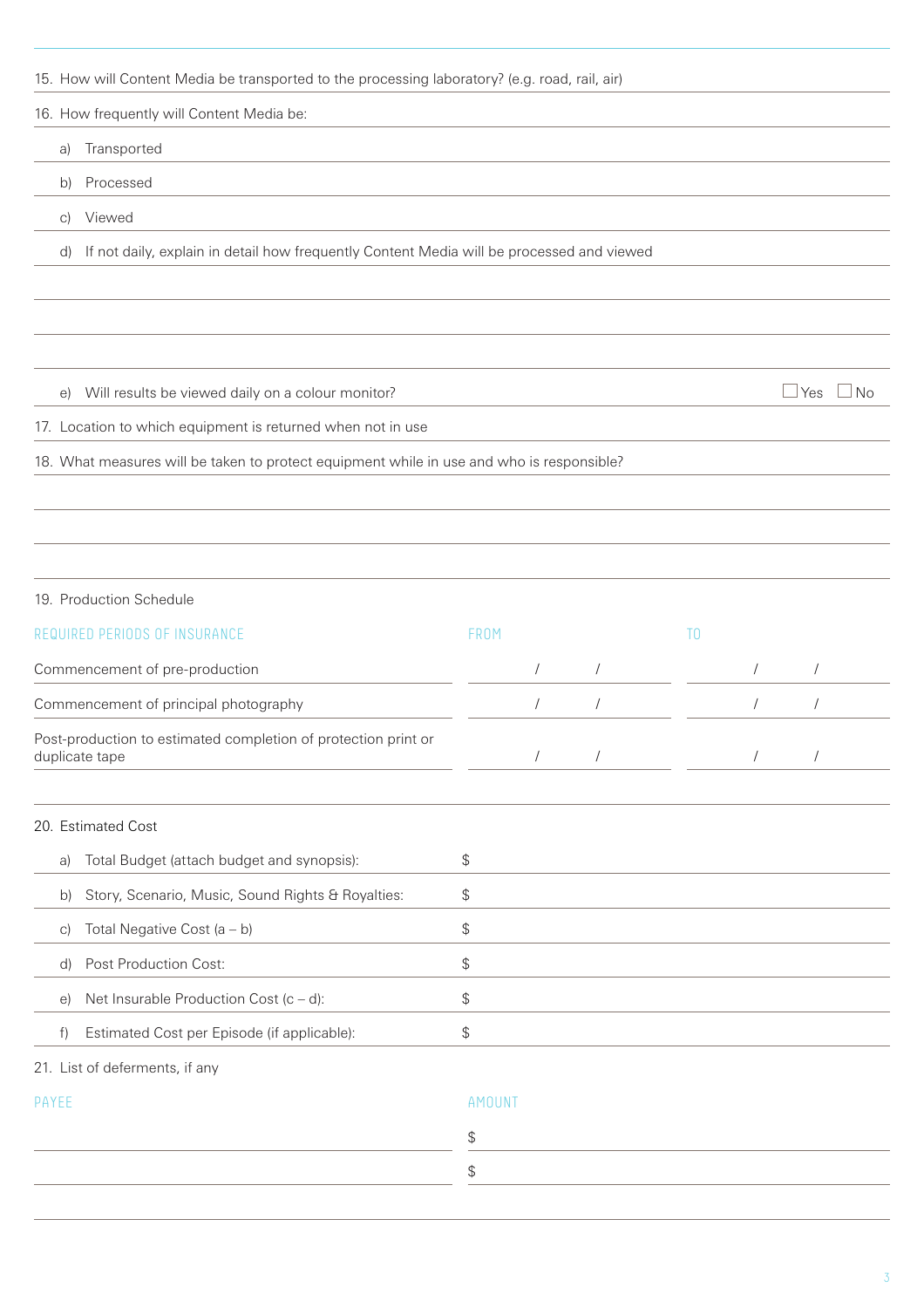| 22. Geographical Limits Required                                                                                                                                                                                            |     | Australia wide          | New Zealand wide  |
|-----------------------------------------------------------------------------------------------------------------------------------------------------------------------------------------------------------------------------|-----|-------------------------|-------------------|
|                                                                                                                                                                                                                             |     | Australia & New Zealand | Worldwide         |
| 23. Where will the shooting take place? (Please attach a list of all shooting locations if available)                                                                                                                       |     |                         |                   |
|                                                                                                                                                                                                                             |     |                         |                   |
|                                                                                                                                                                                                                             |     |                         |                   |
|                                                                                                                                                                                                                             |     |                         |                   |
| 24. Describe stunts, scenes involving animals, motor cycles, special vehicles, watercraft, aircraft, explosives, pyrotechnics, use of<br>trains/railroad or any other hazardous activities (Attach a copy of Safety Report) |     |                         |                   |
|                                                                                                                                                                                                                             |     |                         |                   |
|                                                                                                                                                                                                                             |     |                         |                   |
| 25. Cast Coverage                                                                                                                                                                                                           |     |                         |                   |
| <b>NAME</b>                                                                                                                                                                                                                 | AGE | <b>ROLE</b>             | PERIOD OF COVER   |
|                                                                                                                                                                                                                             |     |                         |                   |
|                                                                                                                                                                                                                             |     |                         |                   |
|                                                                                                                                                                                                                             |     |                         |                   |
|                                                                                                                                                                                                                             |     |                         |                   |
|                                                                                                                                                                                                                             |     |                         |                   |
|                                                                                                                                                                                                                             |     |                         |                   |
| 26. Are any persons covered involved in any hazardous activity?                                                                                                                                                             |     |                         | Yes<br>l No       |
| If Yes, please provide full details                                                                                                                                                                                         |     |                         |                   |
|                                                                                                                                                                                                                             |     |                         |                   |
|                                                                                                                                                                                                                             |     |                         |                   |
|                                                                                                                                                                                                                             |     |                         |                   |
| 27. Are any special conditions, contract requirements or stop dates on persons to be covered?                                                                                                                               |     |                         | ⊥Yes<br>$\Box$ No |
| If Yes, please provide full details                                                                                                                                                                                         |     |                         |                   |
|                                                                                                                                                                                                                             |     |                         |                   |
|                                                                                                                                                                                                                             |     |                         |                   |
|                                                                                                                                                                                                                             |     |                         |                   |
|                                                                                                                                                                                                                             |     |                         |                   |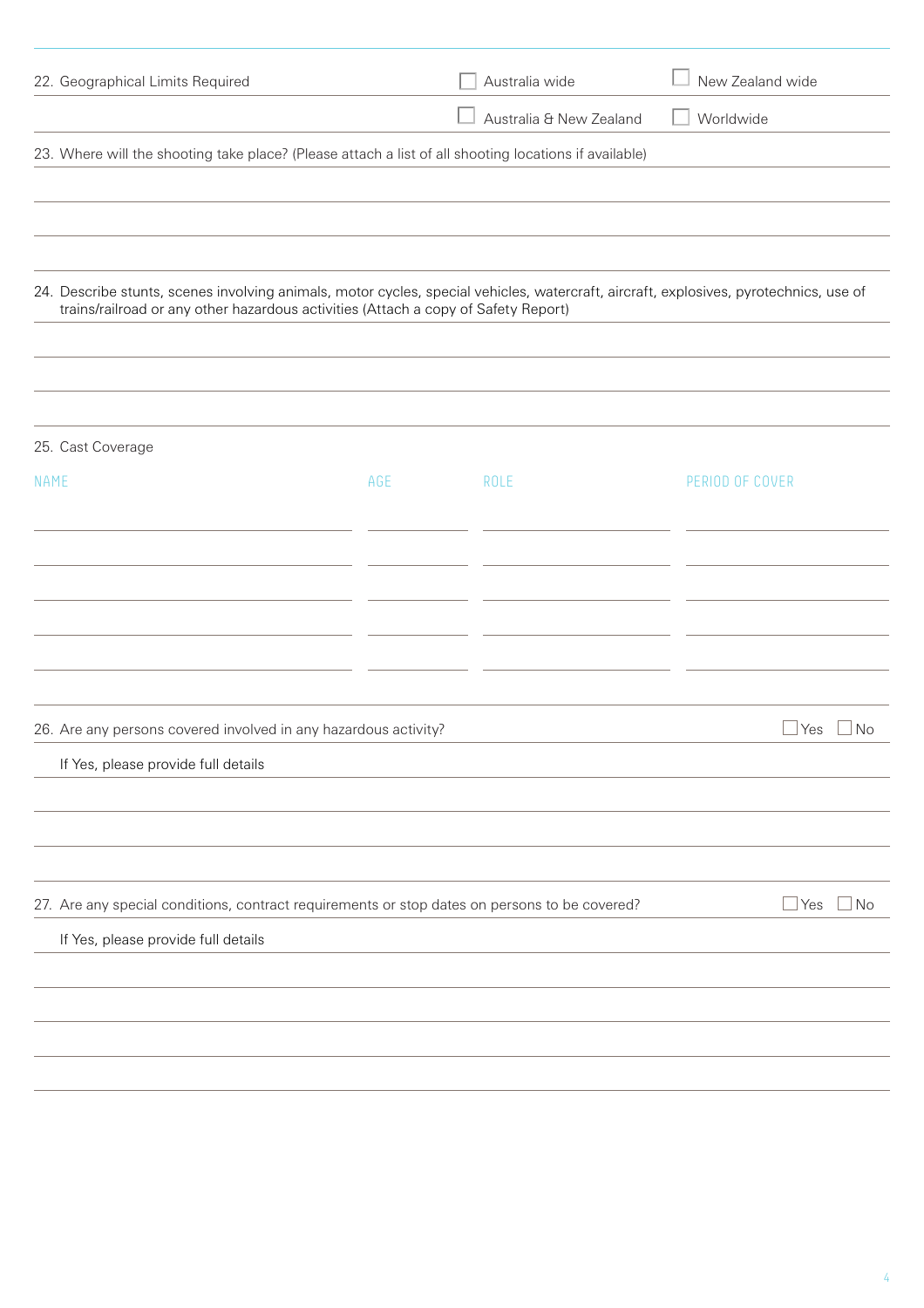|    | 28. Insurance Requirements: Is Fire Cover required?                                                  |                                                      | Yes<br>No                 |
|----|------------------------------------------------------------------------------------------------------|------------------------------------------------------|---------------------------|
|    | <b>TYPE OF COVER</b>                                                                                 | SUM INSURED (LIMIT ANY ONE OCCURRENCE)               |                           |
| 1) | Film Producers Indemnity (Cast)                                                                      | \$                                                   |                           |
| 2) | Content Media                                                                                        | \$                                                   |                           |
| 3) | Extra Expense                                                                                        | \$                                                   |                           |
| 4) | Production Property                                                                                  | \$                                                   |                           |
|    | Owned Equipment<br>a)                                                                                | \$                                                   |                           |
|    | Non Owned Equipment<br>b)                                                                            | \$                                                   |                           |
|    | Office Contents<br>$\mathcal{C}$                                                                     | \$                                                   |                           |
|    | Props, Sets, Wardrobe and Scenery<br>d)                                                              | \$                                                   |                           |
| 5) | Money                                                                                                | \$                                                   |                           |
| 6) | Liability                                                                                            | \$                                                   |                           |
|    |                                                                                                      |                                                      |                           |
|    | 29. Currency Required                                                                                | $\Box$ aud<br><b>NZD</b><br>$\overline{\phantom{a}}$ |                           |
|    |                                                                                                      |                                                      |                           |
|    | 31. Estimated time needed to reconstruct destroyed sets of scenery                                   |                                                      |                           |
|    | 32. What other location or studio facilities are or will be immediately available as an alternative? |                                                      |                           |
|    | 33. Do all independent contractors have their own public liability coverage?                         |                                                      | Yes<br>$\Box$ No          |
|    | If No, please explain                                                                                |                                                      |                           |
|    |                                                                                                      |                                                      |                           |
|    |                                                                                                      |                                                      |                           |
|    |                                                                                                      |                                                      |                           |
|    | 34. Are any non employees (e.g. re-enactors, contestants etc.) involved in the production?           |                                                      | $\Box$ No<br>$\sqcup$ Yes |
|    | If Yes, please explain                                                                               |                                                      |                           |
|    |                                                                                                      |                                                      |                           |
|    |                                                                                                      |                                                      |                           |
|    |                                                                                                      |                                                      |                           |
|    |                                                                                                      |                                                      |                           |
|    | 35. If the Proposer is a partnership, please provide the names and addresses of each partner         |                                                      |                           |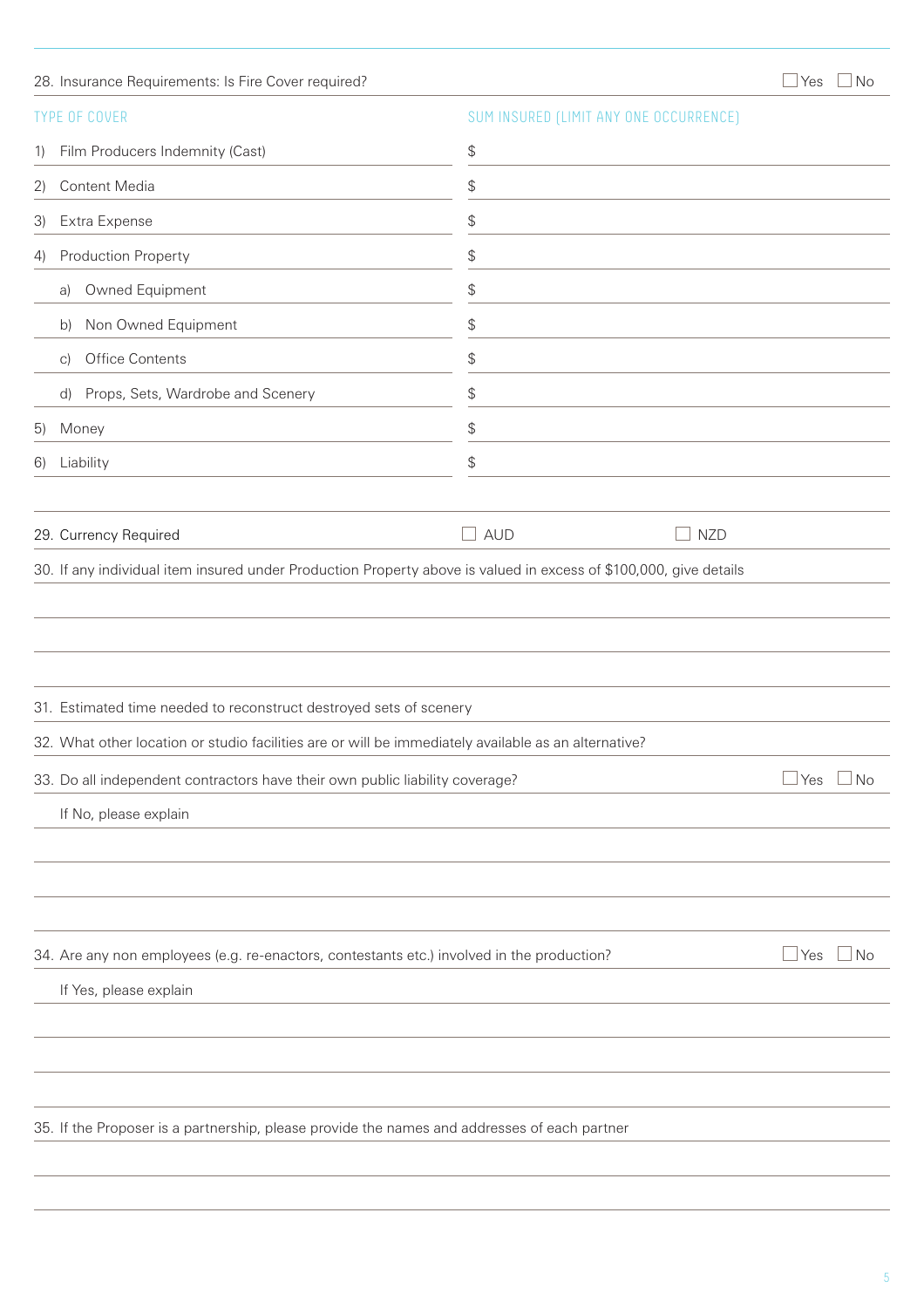| 36. If the Proposer is a company or a private business venture, other than a partnership,<br>please supply the names and addresses of each director                                                         |       |           |
|-------------------------------------------------------------------------------------------------------------------------------------------------------------------------------------------------------------|-------|-----------|
|                                                                                                                                                                                                             |       |           |
| 37. Have any of the Proposers ever been convicted of a criminal offence relating to arson, fraud or<br>otherwise involving dishonesty?                                                                      | ⊿ Yes | ⊿ No      |
| If Yes, please provide full details                                                                                                                                                                         |       |           |
|                                                                                                                                                                                                             |       |           |
|                                                                                                                                                                                                             |       |           |
|                                                                                                                                                                                                             |       |           |
| 38. Have any of the Proposers:                                                                                                                                                                              |       |           |
| Ever had any insurance declined, cancelled or made the subject of special terms or conditions?<br>a)                                                                                                        | l Yes | ⊥No       |
| Lodged a claim on an insurance policy (other than for a motor vehicle or a life policy) during<br>b)<br>the past five (5) years?                                                                            | l Yes | <b>No</b> |
| Ever had a claim declined by an insurance company?<br>C)                                                                                                                                                    | l Yes | No.       |
| If Yes to a), b) or c), please provide full details                                                                                                                                                         |       |           |
|                                                                                                                                                                                                             |       |           |
|                                                                                                                                                                                                             |       |           |
|                                                                                                                                                                                                             |       |           |
| 39. Have any of the Proposers arranged any other insurance through SURA Film and Entertainment<br>or with any other insurer, which covers the subject matter of this Proposal?                              | l Yes | l No      |
| If Yes, please provide full details                                                                                                                                                                         |       |           |
|                                                                                                                                                                                                             |       |           |
|                                                                                                                                                                                                             |       |           |
|                                                                                                                                                                                                             |       |           |
| 40. Have any of the Proposers entered into any agreement which would affect your right to make a claim against<br>a responsible Third Party in the event of a claim under the insurance now being proposed? | ⊿Yes  | ⊥No       |
| If Yes, please provide full details                                                                                                                                                                         |       |           |
|                                                                                                                                                                                                             |       |           |
|                                                                                                                                                                                                             |       |           |
|                                                                                                                                                                                                             |       |           |
| 41. Is the financial interest of any other person or organisation (for example, a mortgagee or other financier,<br>lessor or principal), to be noted on the Policy?                                         | Yes   | No.       |
| If Yes, please provide full details                                                                                                                                                                         |       |           |
|                                                                                                                                                                                                             |       |           |
|                                                                                                                                                                                                             |       |           |

6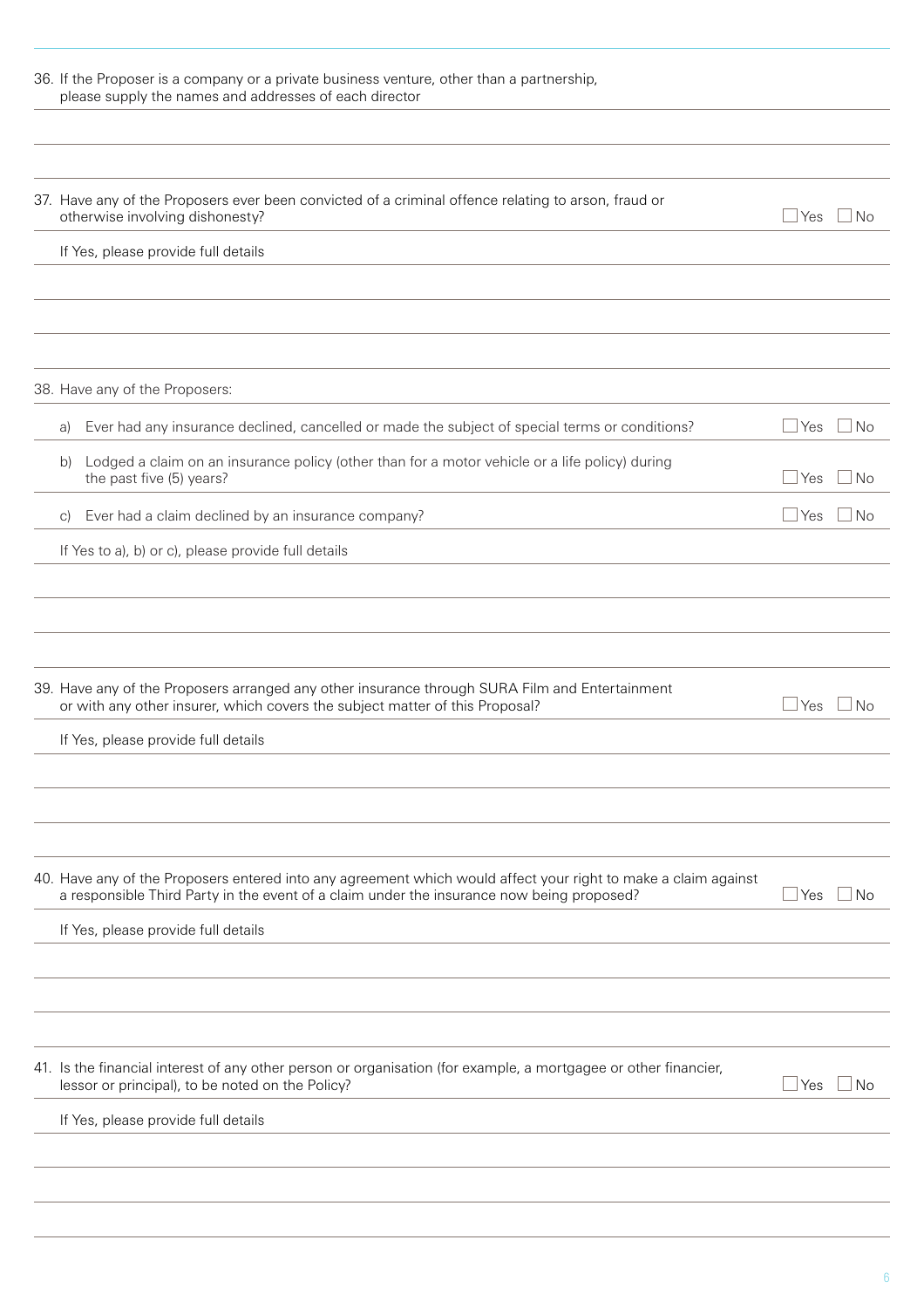|    | 42. Have you or any Partner or Director of the business                                                             |                         |
|----|---------------------------------------------------------------------------------------------------------------------|-------------------------|
| a) | Ever been declared bankrupt?                                                                                        | $\Box$ Yes<br><b>No</b> |
|    | If Yes, please provide full detail                                                                                  |                         |
|    |                                                                                                                     |                         |
|    |                                                                                                                     |                         |
|    |                                                                                                                     |                         |
| b) | Been involved in a company or business which became insolvent or subject to any form of<br>solvency administration? | $N_{\Omega}$<br>l Yes   |
|    | If Yes, please provide full details                                                                                 |                         |
|    |                                                                                                                     |                         |
|    |                                                                                                                     |                         |
|    |                                                                                                                     |                         |

Please note: Question 37 to 40 also apply to any person identified in answers Questions 35 and 36.